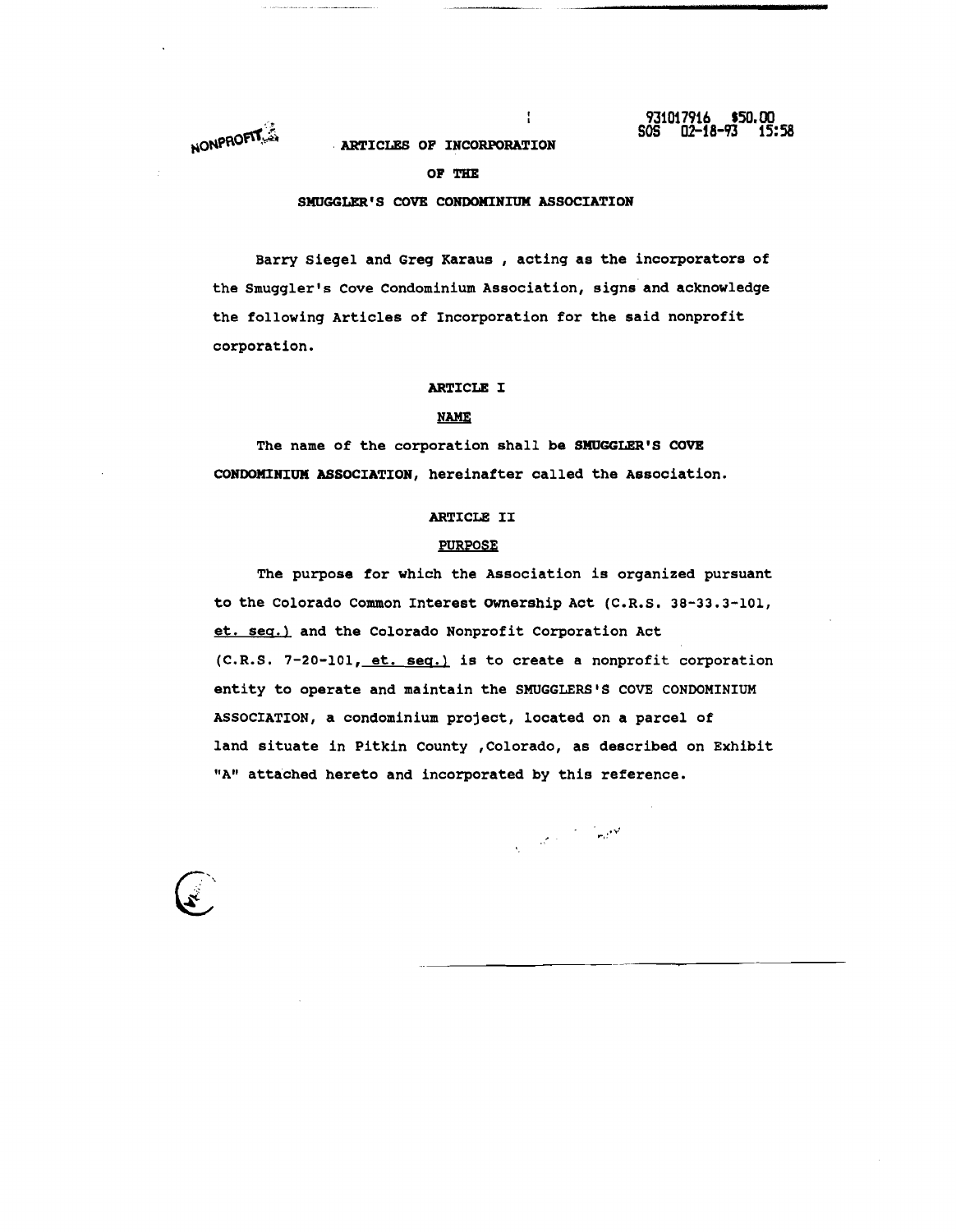## ARTICLE III

#### PERIOD OF DURATION

The Association's existence shall be perpetual, unless terminated sooner under provisions of the Condominium Declaration of smuggler's Cove Condominiums (hereinafter "Declaration") and/or the smuggler's Cove Condominium Association Bylaws (hereinafter "bylaws")

#### ARTICLE IV

#### POWERS

1. The Association shall have all of the common law and statutory powers of a nonprofit corporation which are not in conflict with the terms of these Articles.

2. The Association shall have all of the powers and duties set forth in the Colorado Common Interest Ownership Act except as limited by these Articles and the Declaration in a manner not inconsistent with the limitations of C.R.S. 30-33.3-104, and all of the powers and duties reasonably necessary to operate the Smuggler's Cove Condominiums as set forth in the Declaration and as it may be amended from time to time, inclUding but not limited to the following:

(a) To make and collect assessments against members to defray the costs, expenses and losses of the Smuggler's Cove Condominiums

(b) To use the proceeds of assessments in the exercise of its powers and duties.

(c) To maintain, repair, replace, and operate the condominium property.

(d) To purchase insurance upon the Smuggler's Cove Condominiums property and protection for the Association and its members as provided by the Declaration and Bylaws.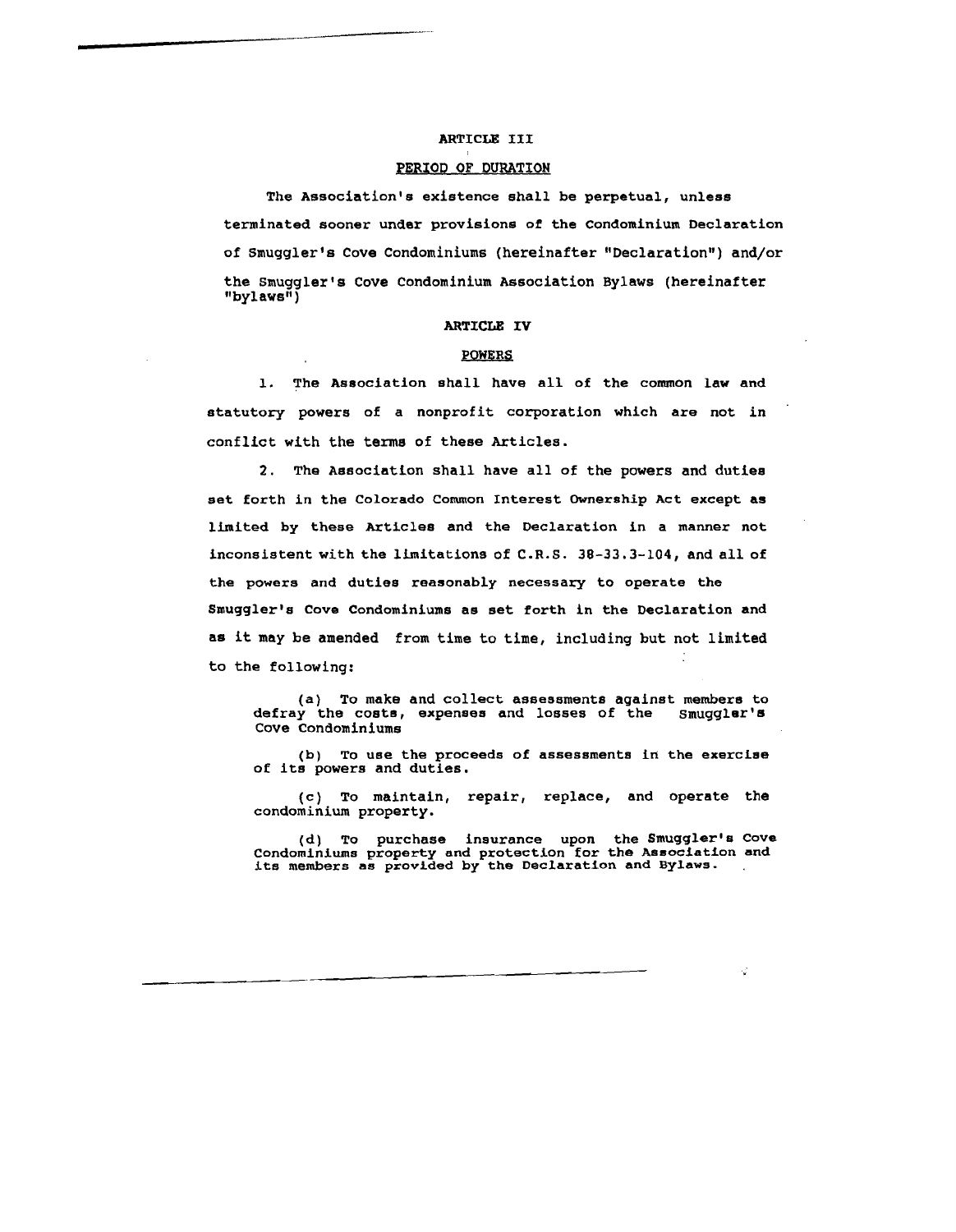(e) To reconstruct improvements after casualty and to further improve the property.

(f) To make and amend reasonable rules and regulations respecting the use of the property in the Smuggler's Cove Condominiums.

(g) To enforce by legal means the provisions of the Colorado Conunon Interest Ownership Act, the Declaration, these Articles, the Bylaws, and the rules and regulations for the use of the Smuggler's Cove Condominium property

(h) To contract for the management of the Smuggler's Cove Condominiums and to delegate to such managing agent all powers and duties of the Association except as such are specifically required by the Declaration to have approval of the Executive Board or the membership of the Association.

(i) To employ personnel to perform the services required for proper operation of the West Hopkins Condominiums.

(j) To collect delinquent assessments by suit or otherwise and to enjoin or seek damages from a unit owner as is provided in the Declaration and Bylaws.

(k) To protect and defend in the name of the Association any part or all of the condominium project from loss and damages by suit Or otherwise.

(1) To borrow funds in order to pay for any expenditure or outlays required pursuant to authority granted by provisions of the Declaration and Bylaws, and to execute all such instruments (evidencing such indebtedness) deemed necessary.

(m) To execute contracts to carry out the duties and powers of the Association.

(n) In general, to carry on the administration of the Association and to do all those things necessary and reasonable in order to carry out the governing and the operation of the Smuggler's Cove Condominiums.

The powers of the Association shall be subject to and shall be exercised in accordance with the provisions of the Declaration and Bylaws.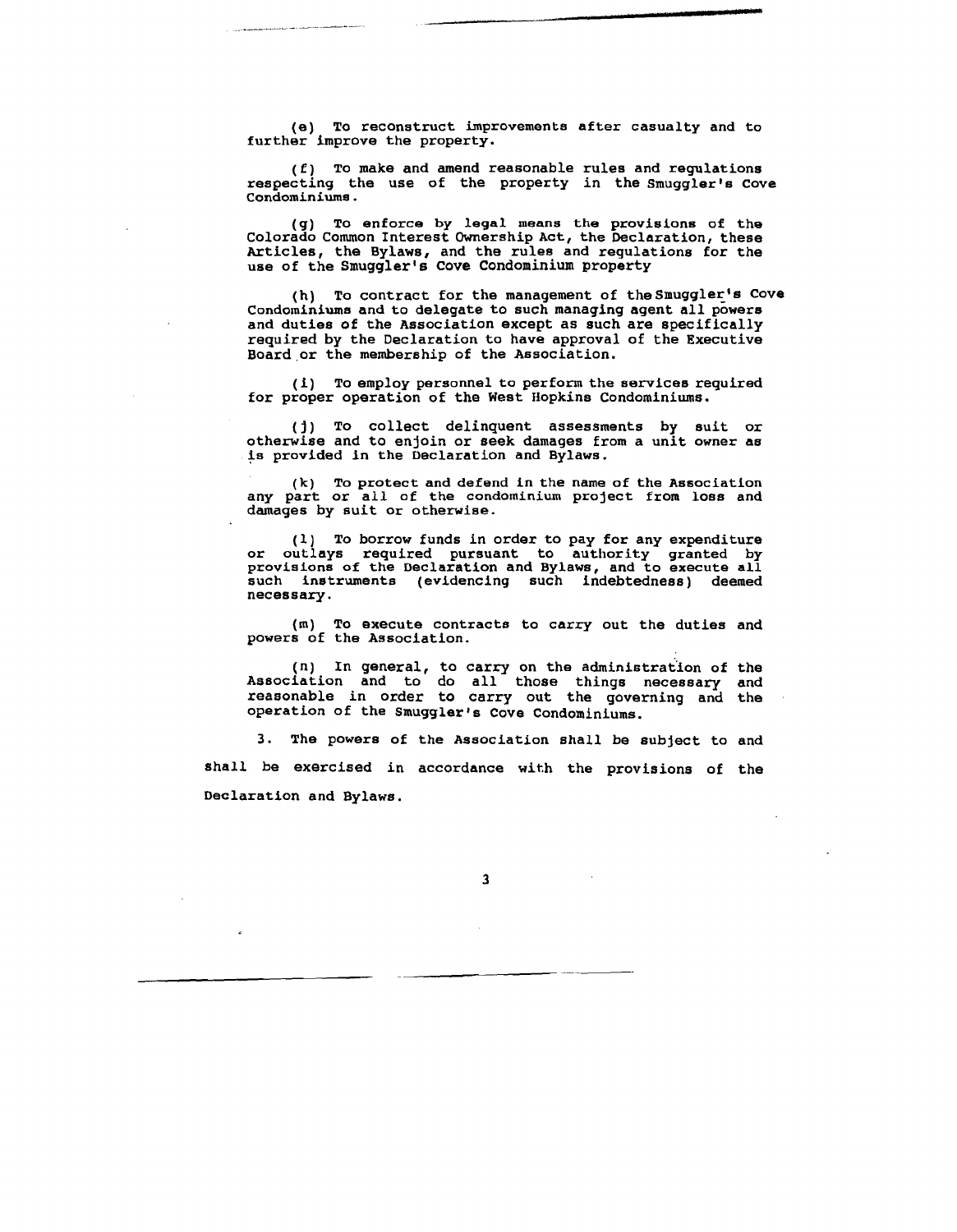Directors, and in the absence of such determination shall consist of three (3) Directors.

2. Directors of the Association shall be elected at the annual meeting of the members in the manner determined by the Bylaws. Directors may be removed and vacancies on the Executive Board shall be filled in the manner provided by the Bylaws.

3. The initial Executive Board shall consist of three (3) Directors who shall hold office until their successors are elected and have qualified, or until removed. The initial members of the Executive Board are the following:

| Barry Siegel           |
|------------------------|
| Greg Karus ___         |
| William Thomas Cookman |

## ARTICLE VII

## OFFICERS OF THE ASSOCIATION

1. The affairs of the Association shall be administered by officers elected by the Executive Board at its first meeting following the annual meeting of the members of the Association, which officers shall serve at the pleasure of the Executive Board.

2. The names and addresses of the officers who shall serve until their successors are designated by the Executive Board are the following:

President:

Barry Siegel 210 Sesame Street,Aspen, Colorado 81611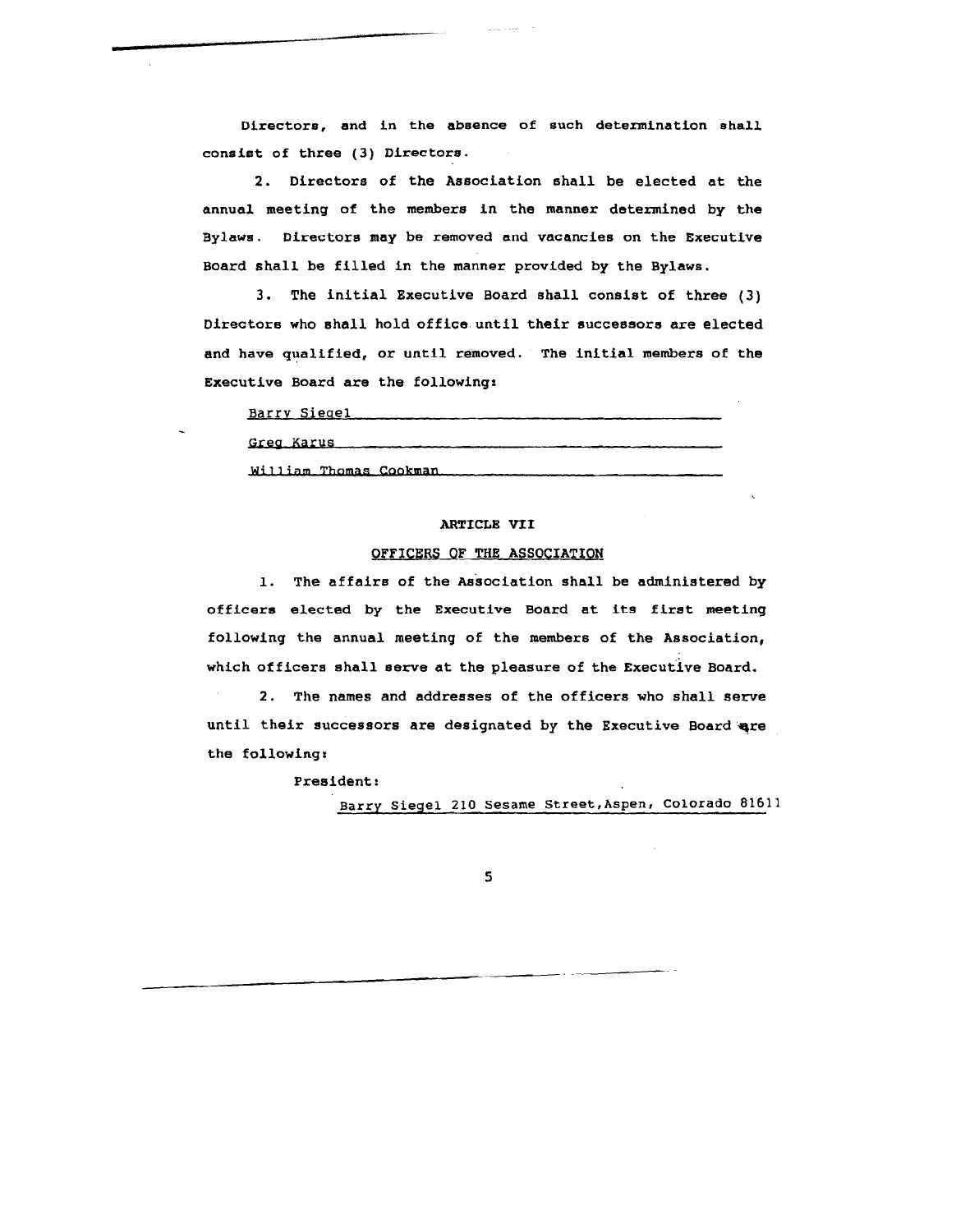#### Secretary/Treasurer:

# Greg Karus 510 Park Circle, Aspen, Colorado 81611

## ARTICLE VIII

#### REGISTERED QFFICE AND AGENT

The Registered Office of the Association shall be maintained c/o Gold Key Services at 616 E. Hyman Ave, Suite 102, Aspen, County of Pitkin, State of Colorado B1611; and the Registered Agent of the Association shall be Marcia L. Goshorn

### ARTICLE IX

#### NONPROFIT ASSOCIATION

This Association is not organized for profit. No member, member of the Executive Board, officer or person from whom the Association may receive any property or funds shall receive or shall be lawfully entitled to receive any pecuniary profit from the operation thereof, and in no event shall any part of the funds or assets of the Association be paid as salary or compensation to, or distributed to, or inure to the benefit of any member of the Executive Board, officer or member, provided, however, always: a) that reasonable compensation may be paid to any member, Director or officer while acting as an agent or employee of the Association for services rendered in effecting one or more of the purposes of the Association; and b) that any member, Director or officer may, from time to time, be reimbursed for his actual and reasonable expenses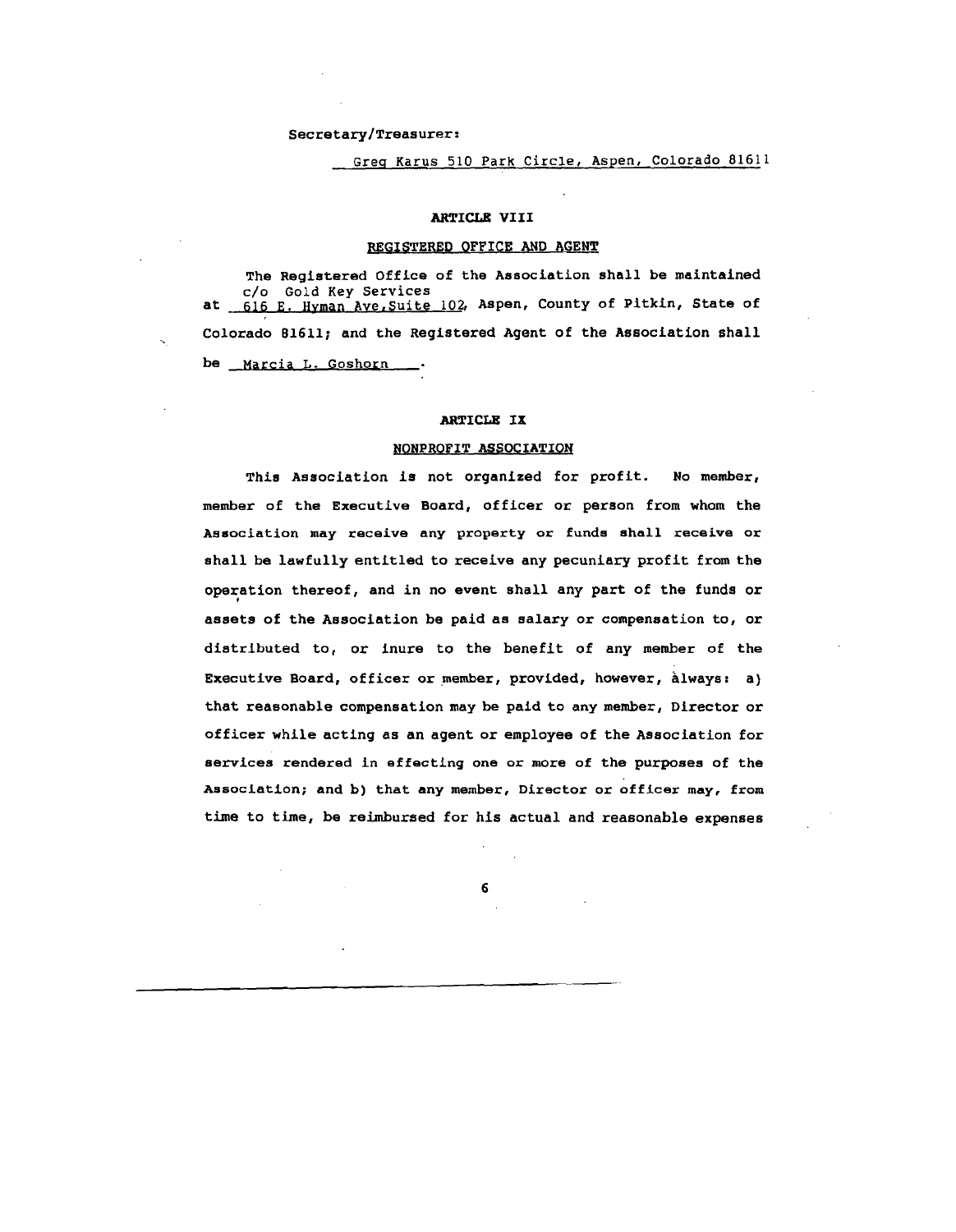incurred in connection with the administration of the affairs of the Association.

## ARTICLE X

#### INDEMNIFICATION

Every Director and every officer of the Association shall be indemnified by the Association against all liabilities, including attorneys' fees, reasonably incurred or imposed upon him in connection.with any proceeding to which he may be a party, or in which he may become involved, by reason of his being or having been a Director or officer of the Association or any settlement thereof, whether or not he is a Director or officer at the time such expenses are incurred, except in such cases wherein the Director or officer is adjudged guilty of gross negligence or willful misconduct in the performance of his duties. The foregoing right of indemnification shall be in addition to and not exclusive of all other rights to which such Director or officer may be entitled by reason of the provisions of the Condominium Declaration or Association's Bylaws.

## ARTICLE XI

## BYLAWS

The first Bylaws of the Association shall be adopted by the Executive Board, and may be a1texed, amended or received in the manner provided by the Declaration or Bylaws.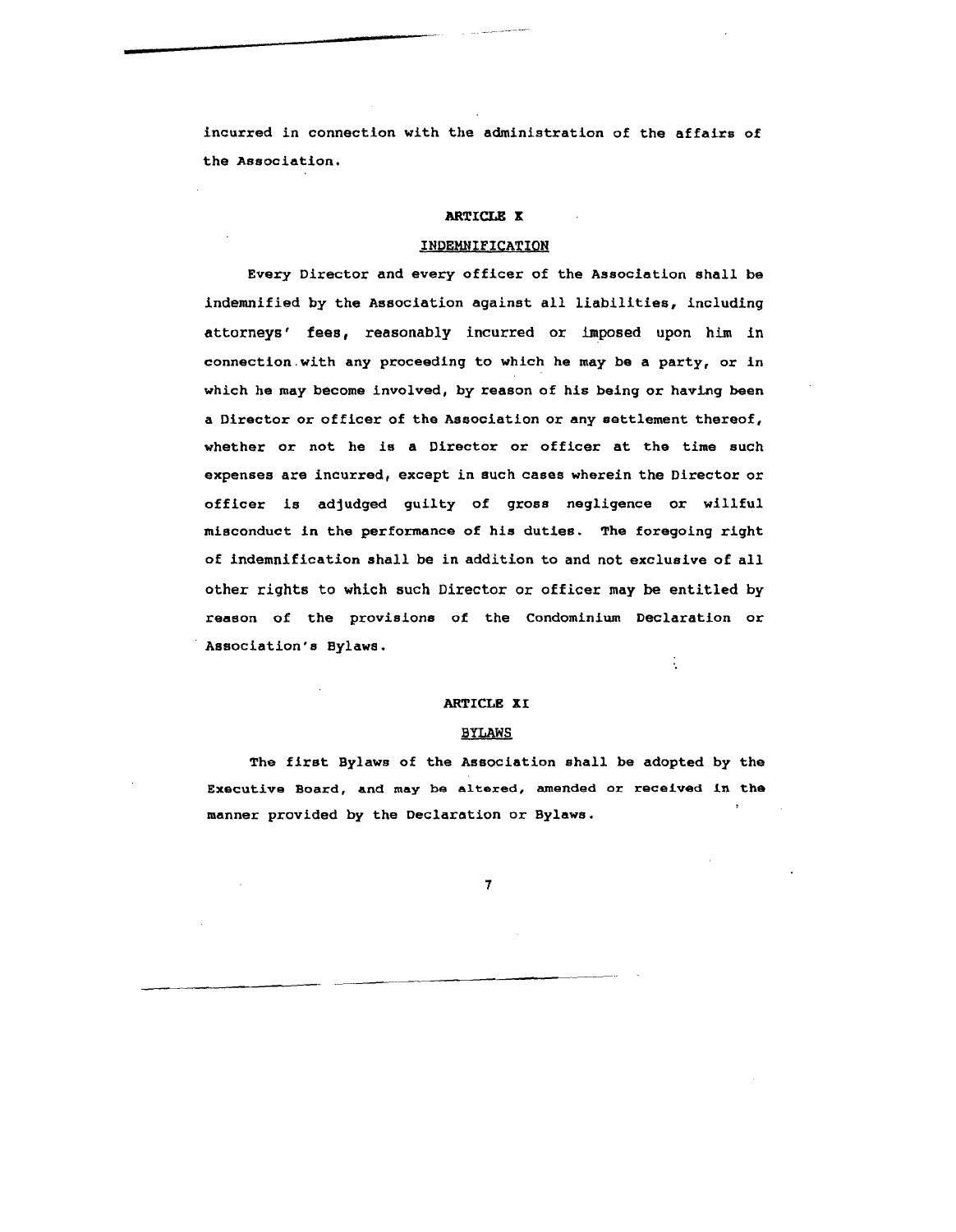# ARTICLE XII

### <u>AMENDMENTS</u>

Amendments to these Articles of Incorporation shall be proposed, adopted and executed, acknowledged and filed with the Secretary of State, all as required by the Colorado Nonprofit Corporation Act.

## ARTICLE XIII

## INCORPORATORS

The foregoing Articles of Incorporation are submitted and subscribed by Barry Siegel and Greg Karus, acting as incorporators of the Smuggler's Cove Condominium Association:

Barry Siegel 210 Sesame Street, Aspen, Colorado 81611

Greg Karaus510 Park Circle,Aspen, Colorado 81611

 $\overline{\phantom{0}}$ 

IN WITNESS WHEREOF, the incorporators have affixed their

8

signatures on this  $17$  day of February  $-$ , 1993.

 $\frac{2/12/93}{2}$ Barry Siegel  $2/17/97$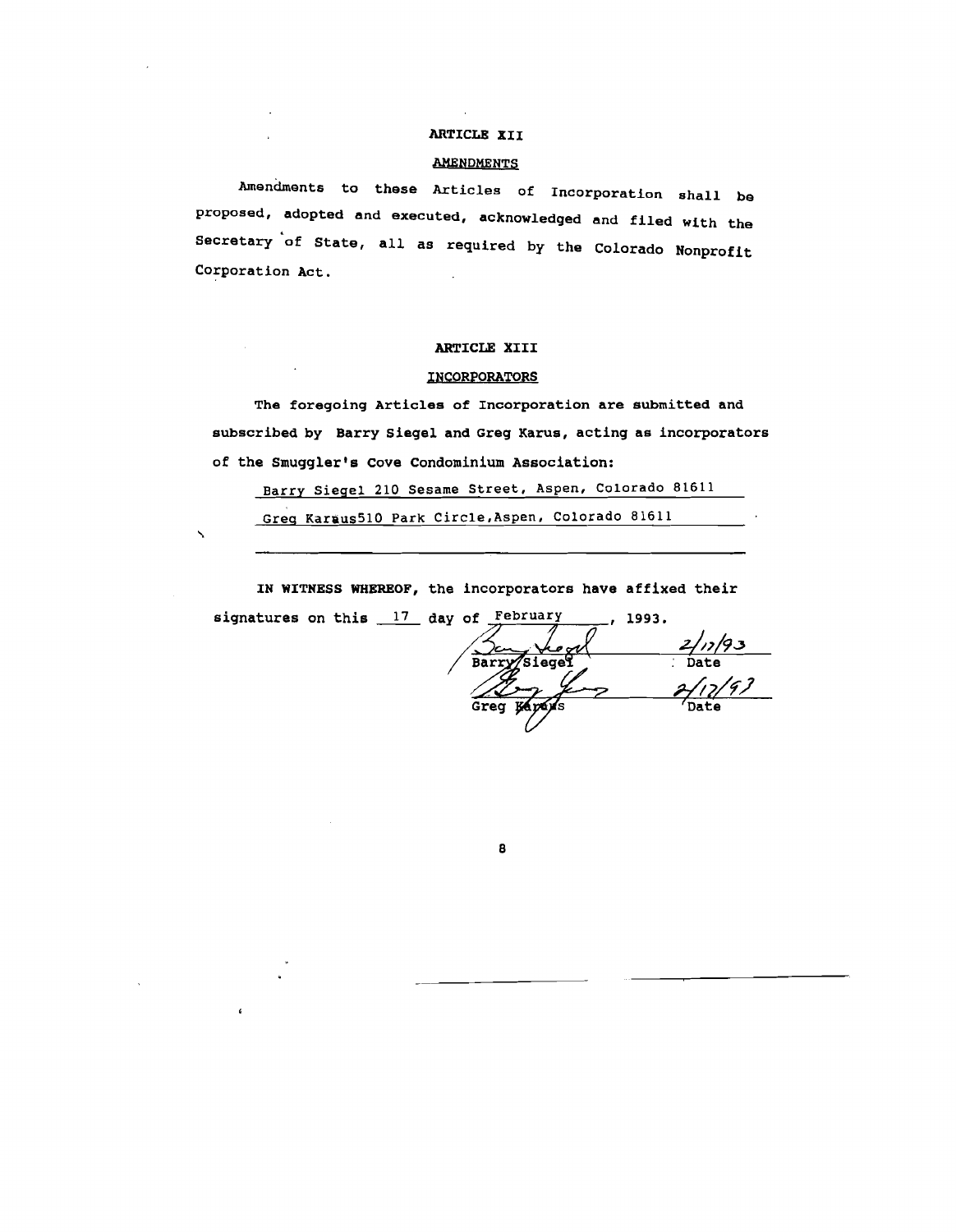STATE OF COLORADO COUNTY OF PITKIN

 $\mathbb{R}^2$ 

38.

ľ

ı

 $\lambda$ 

I, CONNIE L 506UESS, a Notary Public in<br>and for said County, in the State aforesaid, do hereby certify that<br>Barry Siegel Manuel And Manuel And State are enhanced Barry Siegel and Greg Karaus (and Mannese and Siegel and Greg Karaus (and Annese and annexed to the foregoing Articles of Incorporation, appeared before me this day in person and acknowledged that they signed, sealed and d

Given under my hand and notarial seal this 17th day of  $Eebruary$ , 1993

 $\overline{9}$ 

My Commission expires:  $116 - 96$ 

Comme<br>Comme L'Agne

 $\ddot{\cdot}$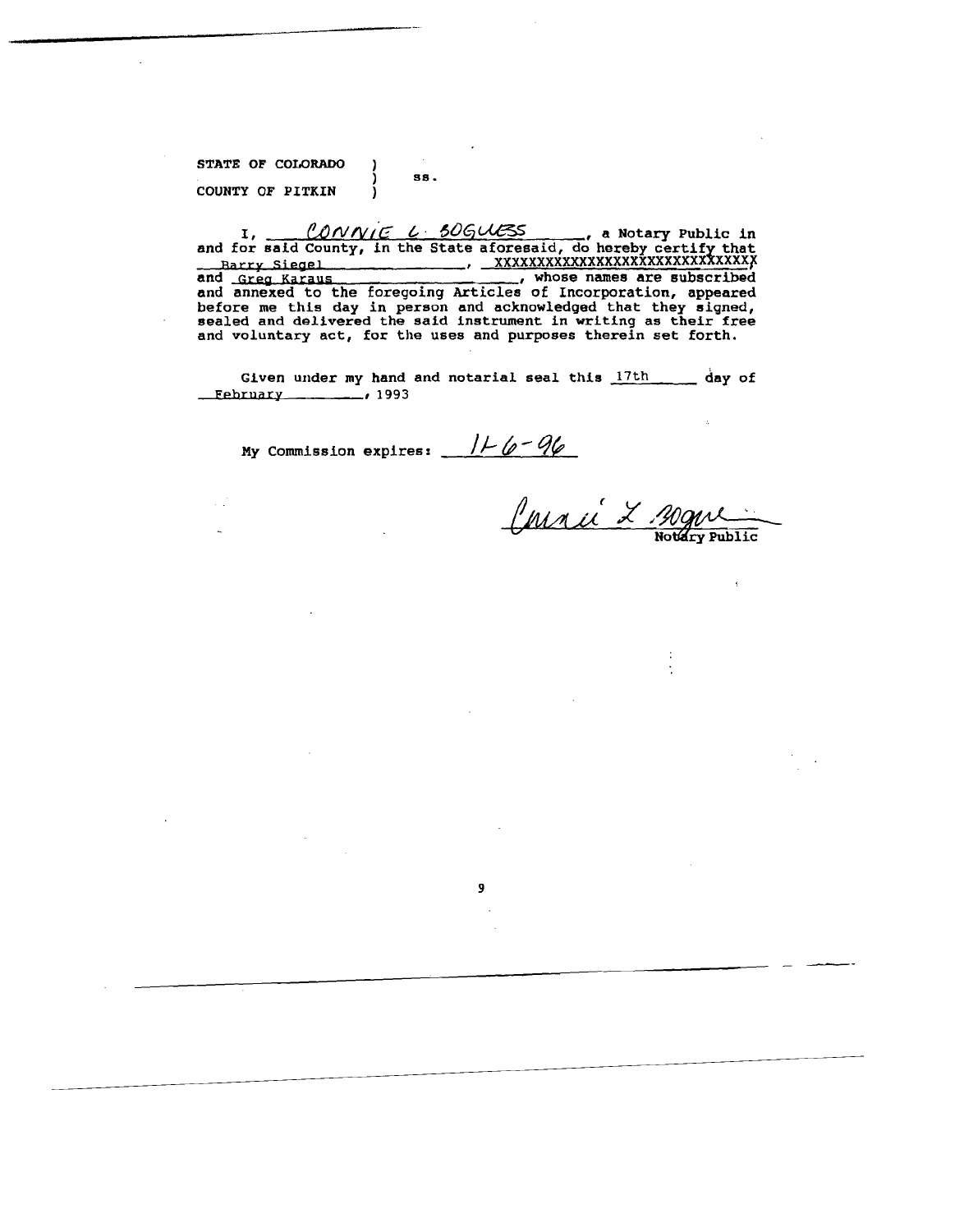## **EXHIBIT A**

# METES 4 BOUNDS DESCRIPTION:

A TRACT OF LAND SITUATED IN SECTION 7. TOWNSHIP IO SOUTH, RANGE BA WEST OF THE GTH P.M., MORE PARTICULARLY DESCRIBED AS FOLLOWS:

 $\overline{1}$ 

BEGINNING AT THE MOST EASTERLY CORNER OF THE FORMER LOT 5, SUNNY PARK NORTH SUBDIVISION, CITY OF ASPEN, PITKIN COUNTY, COLORADO, THENCE THE FOLLOWING COURSES el DISTANCES: 580°21'E 37.50 FT., 534°27'E 26.25 FT., 545°24'29"W 156.89 FT., N 21° 02'W GI. 29 FT., 545'24'29'W 4.55 FT., N 52'00'W 138.04 FT., N 29°00'00'E 120.00 FT. 4 552°00'E 172.11 FT. TO THE POINT OF BEGINNING, CONTAINING 0.4219 ACRES MORE OR LESS.